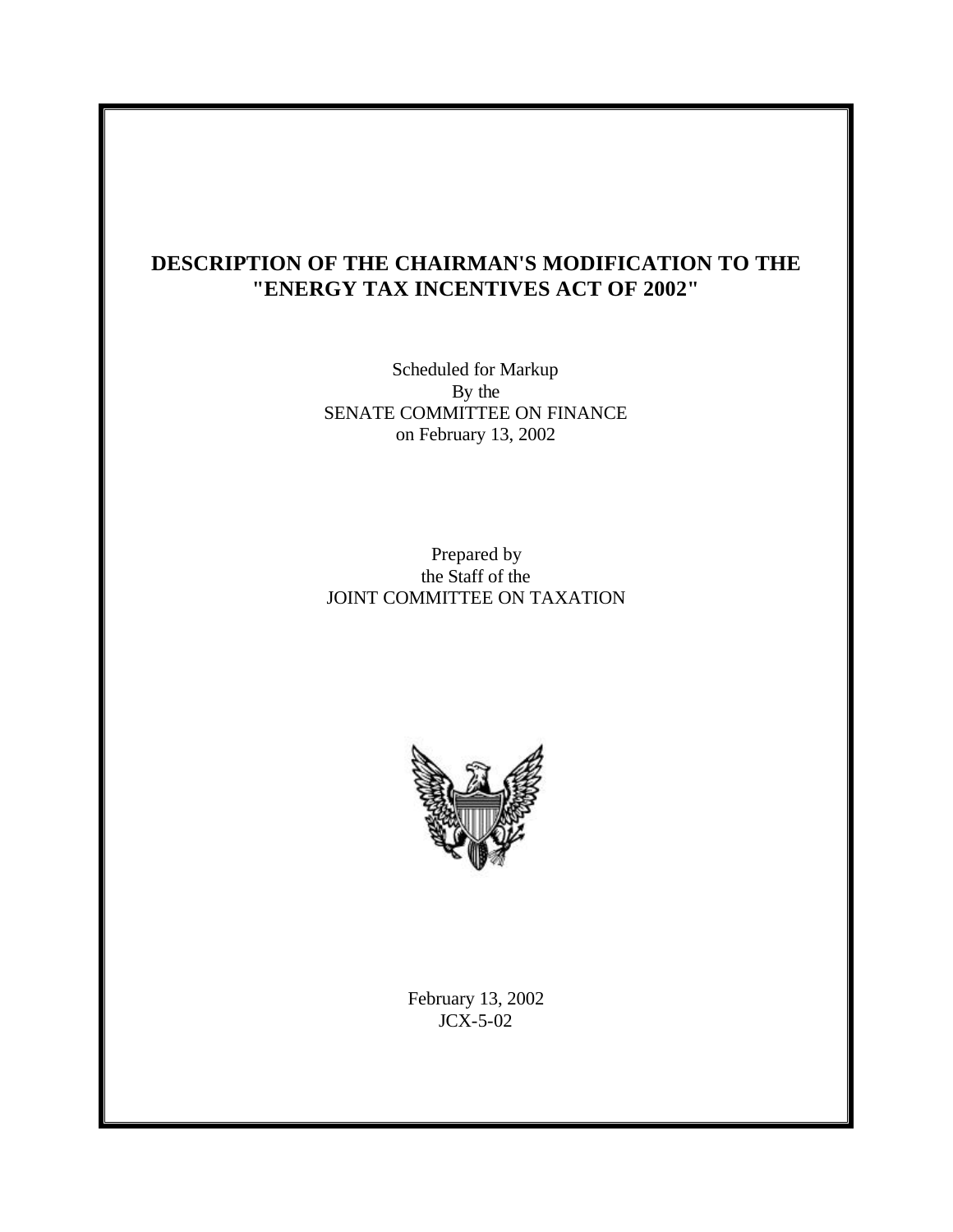## **CONTENTS**

|           |                                                                                      | Page |
|-----------|--------------------------------------------------------------------------------------|------|
|           |                                                                                      |      |
|           |                                                                                      |      |
|           |                                                                                      |      |
| <b>B.</b> | Modifications and Extensions of Provisions Relating to Electric Vehicles, Clean-Fuel |      |
|           |                                                                                      |      |
|           |                                                                                      |      |
| D.        |                                                                                      |      |
| Е.        | Ongoing Study and Reports With Regard to Tax Issues Resulting from Future Electric   |      |
|           |                                                                                      |      |
|           |                                                                                      |      |
|           |                                                                                      |      |
| <b>B.</b> |                                                                                      |      |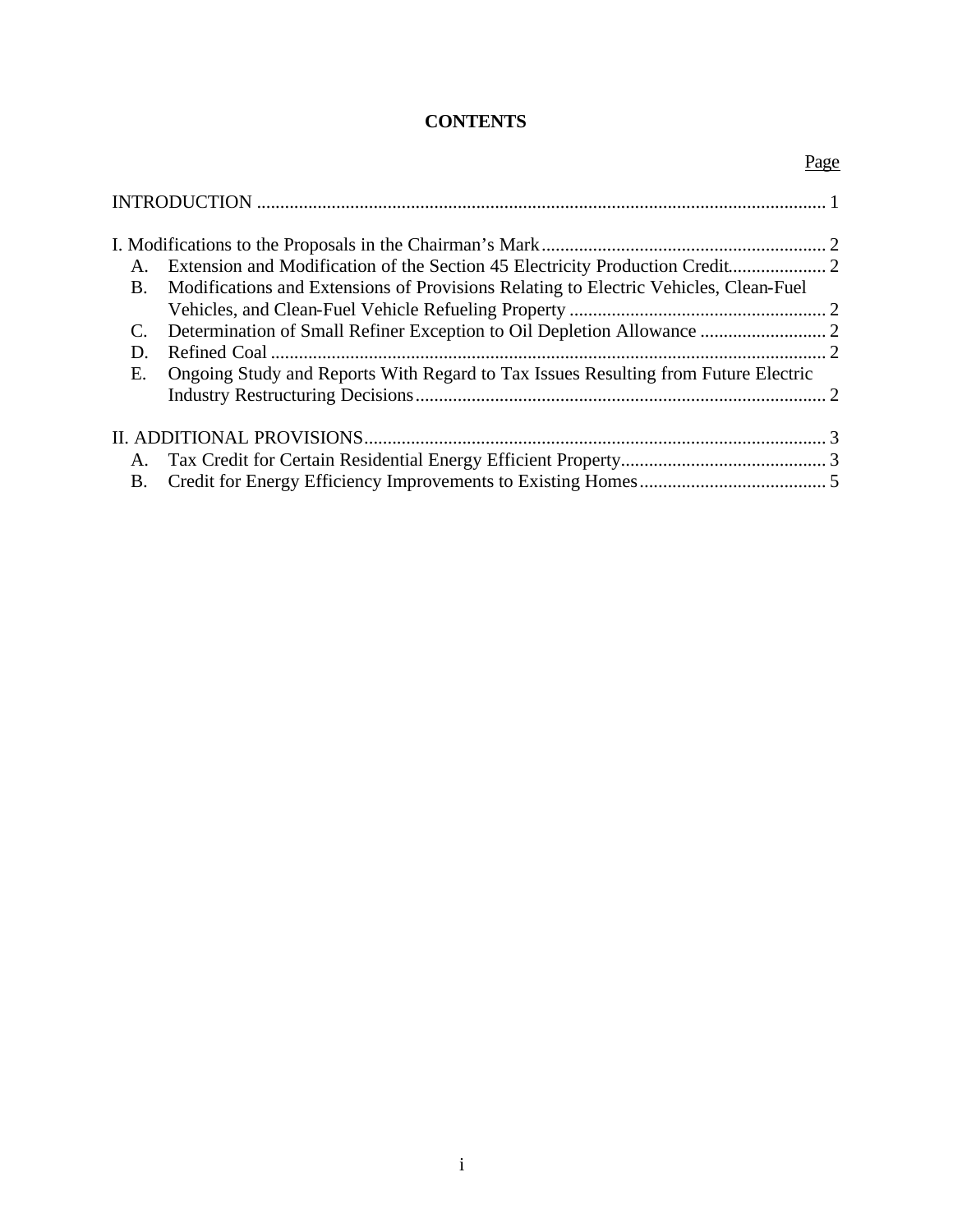## **INTRODUCTION**

This document,  $1$  provides a description of the Chairman's Modification to the "Energy Tax Incentives Act of 2002," scheduled for a markup on February 13, 2002, by the Senate Committee on Finance.

 $\overline{a}$ 

<sup>&</sup>lt;sup>1</sup> This document may be cited as follows: Joint Committee on Taxation, *Description of the Chairman's Modification to the "Energy Tax Incentives Act of 2002"* (JCX-5-02), February 13, 2002.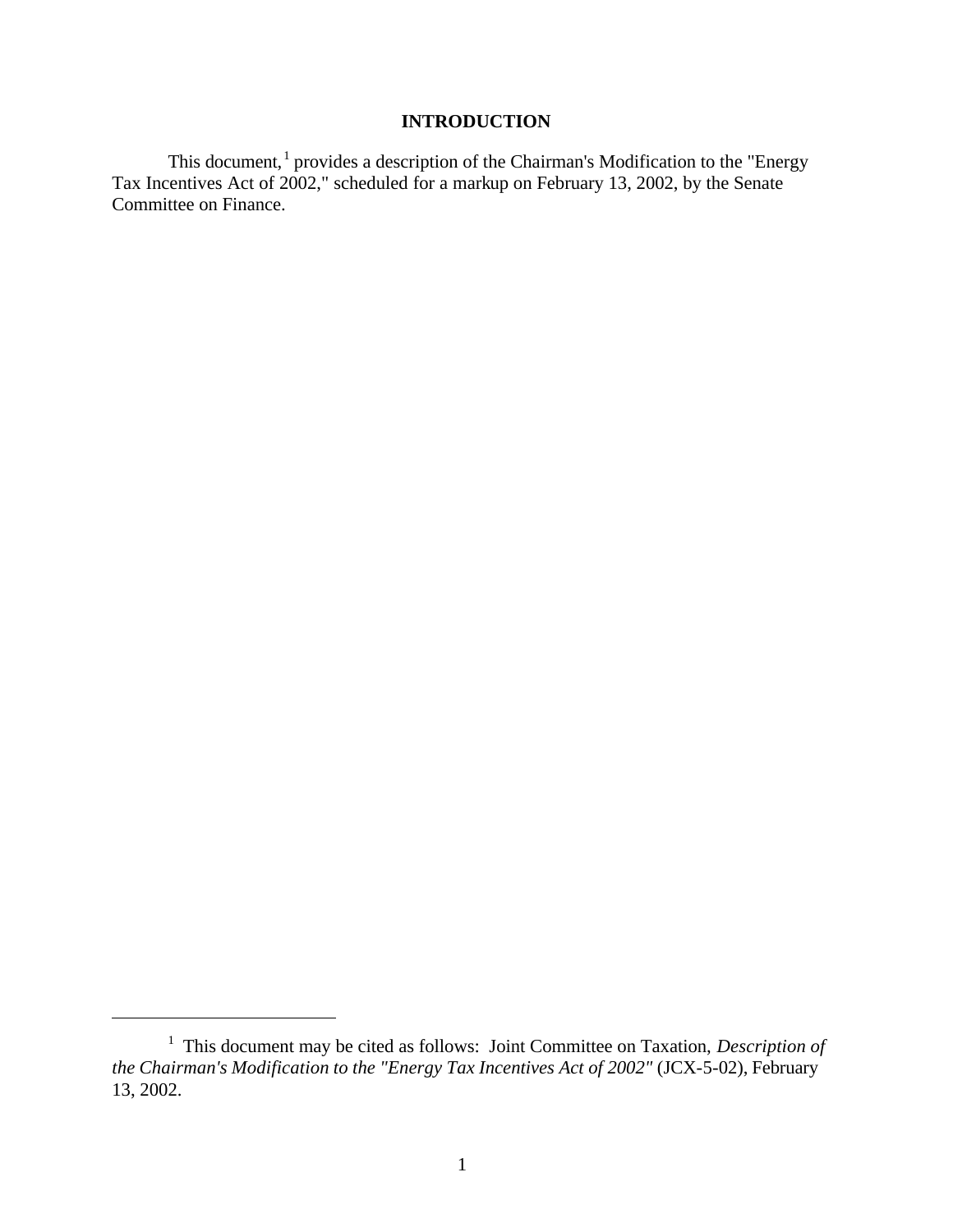### **I. MODIFICATIONS TO THE PROPOSALS IN THE CHAIRMAN'S MARK**

#### **A. Extension and Modification of the Section 45 Electricity Production Credit**

The modification would add solar energy facilities as qualified facilities for purposes of claiming the electricity production credit under section 45. Qualifying solar energy facilities would be facilities using solar energy to generate electricity that are placed in service after the date of enactment and before January 1, 2007.

## **B. Modifications and Extensions of Provisions Relating to Electric Vehicles, Clean-Fuel Vehicles, and Clean-Fuel Vehicle Refueling Property**

The effective date of proposal in the Chairman's Mark to modify and extend the presentlaw benefits for electric vehicles, to provide credits for qualified fuel cell motor vehicles, for qualified alternative fuel motor vehicles, and for qualified hybrid motor vehicles, to provide a credit for the installation of clean-fuel vehicle refueling property, and to provide a credit for the sale of alternative motor fuels would be accelerated to October 1, 2002. For heavy duty hybrid motor vehicles placed in service before 2003, the otherwise allowable credit (\$1,000 to \$10,000) is increased by between \$3,500 and \$14,000 depending upon the vehicle's weight and provided the vehicle meets certain 2007 (and beyond) emissions standards. The credit for the retail sale of qualifying alternative fuels would be 30 cents per gallon for qualifying sales in 2002.

In addition, the modification would clarify that qualifying alternative fuel motor vehicles are vehicles that operate only on qualifying alternative fuels and are incapable of operating on gasoline or diesel fuel (except to the extent gasoline or diesel fuel is part of a qualified mixed fuel).

### **C. Determination of Small Refiner Exception to Oil Depletion Allowance**

The proposal in the Chairman's Mark to modify the operating limits on small refiners eligible for treatment as independent producers would be changed to specify a maximum operation level of 60,000 barrels of oil (rather than 50,000 barrels of oil).

## **D. Refined Coal**

The proposal in the Chairman's Mark regarding refined coal would be modified to clarify that qualifying liquid, gaseous, or solid synthetic fuels produced from coal include fuels derived from high carbon fly ash.

## **E. Ongoing Study and Reports With Regard to Tax Issues Resulting from Future Electric Industry Restructuring Decisions**

The proposal in the Chairman's Mark would be modified to clarify that, as part of the study, Treasury should exercise its authority, as appropriate, to modify or suspend regulations that may impede an electric utility company's ability to reorganize its capital stock structure to respond to a competitive marketplace.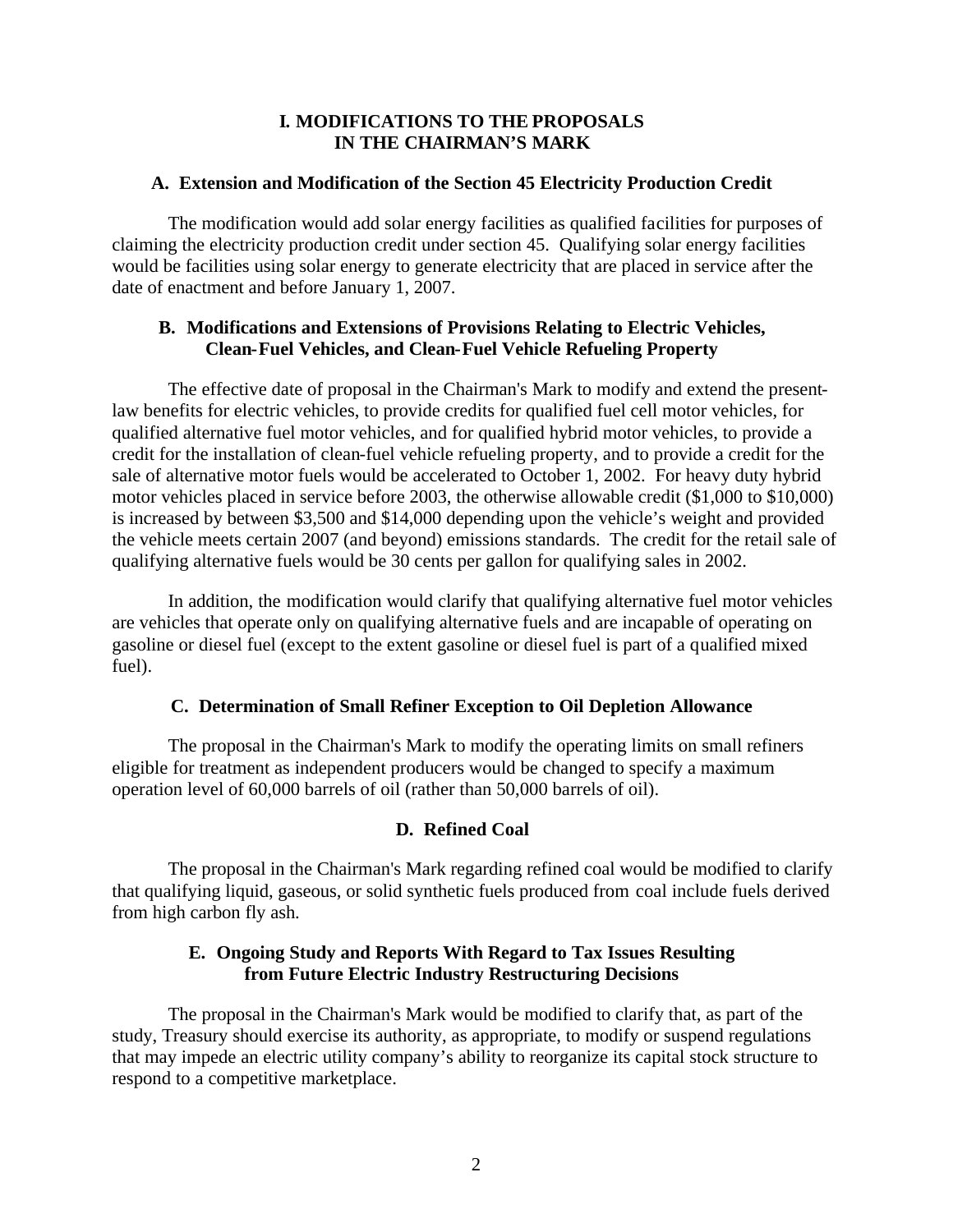### **II. ADDITIONAL PROVISIONS**

#### **A. Tax Credit for Certain Residential Energy Efficient Property**

#### **Present Law**

A taxpayer may exclude from income the value of any subsidy provided by a public utility for the purchase or installation of an energy conservation measure. An energy conservation measure means any installation or modification primarily designed to reduce consumption of electricity or natural gas or to improve the management of energy demand with respect to a dwelling unit (sec. 136).

There is no present-law personal tax credit for energy efficient residential property.

#### **Description of Proposal**

The proposal would provide a personal tax credit for the purchase of certain qualified energy efficient property:

Electric heat pump hot water heaters (equipment using electrically powered vapor compression cycles to extract heat from air and deliver it to a hot water storage tank) with an Energy Factor of at least 1.7 in the standard DOE test procedure. The maximum credit would be \$75 per unit.

Electric heat pumps (equipment using electrically powered vapor compression cycles to extract heat from air in one space and deliver it to air in another space) with a heating efficiency of at least 9 HSPF (Heating Seasonal Performance Factor) and a cooling efficiency of at least 15 SEER (Seasonal Energy Efficiency Rating) and an energy efficiency ratio (EER) of 12.5 or greater. The maximum credit would be \$250 per unit.

Geothermal heat pumps. With a SEER (Seasonal Energy Efficiency Rating) of at least 21. The maximum credit would be \$250 per unit.

 Natural gas heat pumps (equipment using either a gas-absorption cycle or a gas-driven engine to power the vapor compression cycle to extract heat from one source and deliver it to another) with a coefficient of performance for heating of at least 1.25 and for cooling of at least 0.70. The maximum credit would be \$500 per unit.

Central air conditioners with an efficiency of at least 15 SEER and an EER of 12.5 or greater. The maximum credit would be \$250 per unit.

Natural gas water heaters (equipment using a variety of mechanisms to increase steadystate efficiency and reduce standby and vent losses) with an Energy Factor of at least 0.8 in the standard Department of Energy (DOE) test procedure. The maximum credit would be \$75 per unit.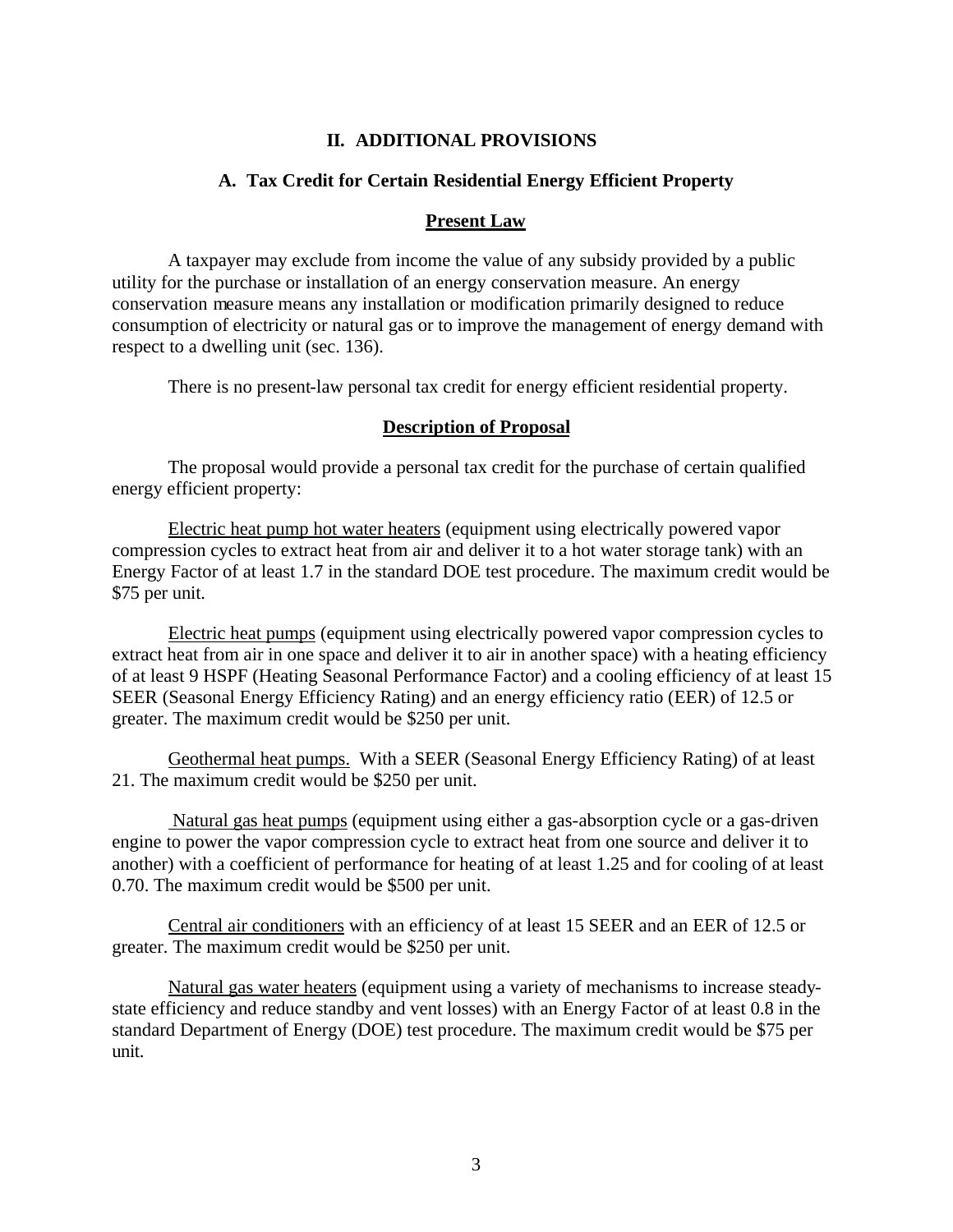The credits would be nonrefundable, and the depreciable basis of the property would be reduced by the amount of the credit. The credit would be allowed against the regular and minimum tax.

## **Effective Date**

The credit would apply to purchases after December 31, 2002 and before January 1, 2008.